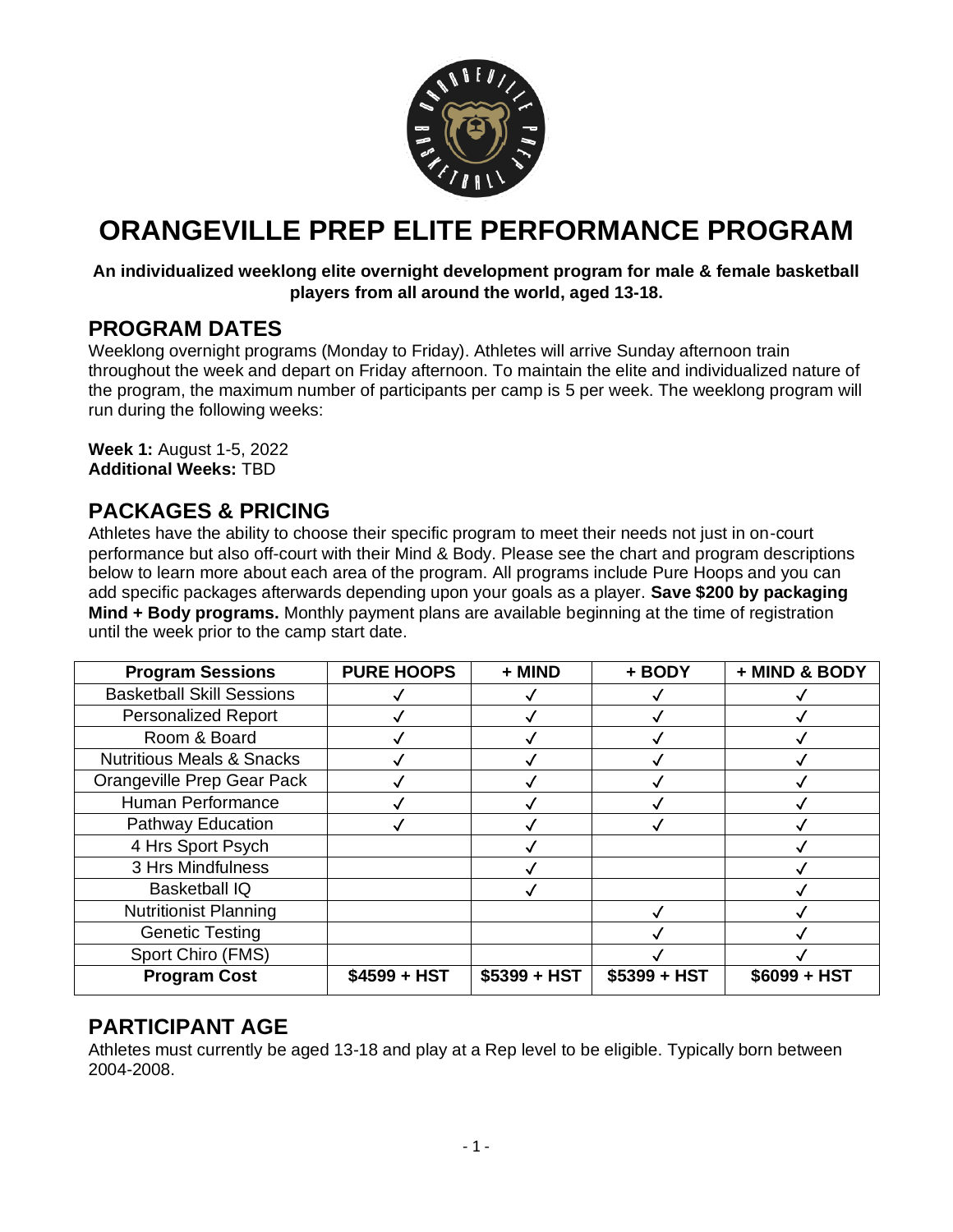

## **DESCRIPTION**

Orangeville Prep Basketball Academy is world renown for developing the highest-level professional and collegiate basketball players in Canada supported by our expert coaches, staff, our programming and world-class facilities. Orangeville Prep is truly dedicated to athletic, academic, personal and overall player development to help an athlete achieve their goals.

We are excited to share our experts and program with the creation of the Orangeville Prep Elite Performance Program (OPEPP). The OPEPP will consist of a weeklong overnight program (Monday to Friday) that will include expert programming in the following areas (expanded upon below); on-court skills, human performance, pathway education, sport psychology, mental mindfulness, court IQ, sport nutrition, DNA/genetic testing and sport chiro. It is designed for small groups (maximum of 5 per session) to receive special individualized attention in our world renown high performance training centre. Future weeks of OPEPP will be based on global school calendars to allow athletes from around the world to participate in our proven model of success. The Orangeville Prep is excited to share this programming with the world.

Athletes will eat, sleep and breath basketball during their week at the OPEPP. They will have prepared meals and education on how to properly fuel their bodies, they will stay in our University style dormitory which is extremely secure with 24-hour on-site adult supervision, security cameras and key fob entry. We take the security of your child seriously. Our facility is private therefore no one will be able to access except coaches and athletes. Finally, they will train where professional and college basketball superstars have trained in our world-class training centre. To learn more about our facilities please visit our [facilities site.](https://www.athleteinstitute.ca/virtual-tour)

Our goal is to give every basketball player the greatest opportunity to succeed and we believe by having a large developmental influence on their early playing years, we can help them achieve their goals.

If you have any questions or concerns about the Orangeville Prep Elite Performance Program please contact Deidre Donaldson, Athletics Coordinator or Alex Dominato, Director of Athletics at [admissions@athleteinstitute.ca](mailto:admissions@athleteinstitute.ca) or 519.940.3735. To learn more about the Athlete Institute please visit our [website](https://www.orangevilleprep.com/)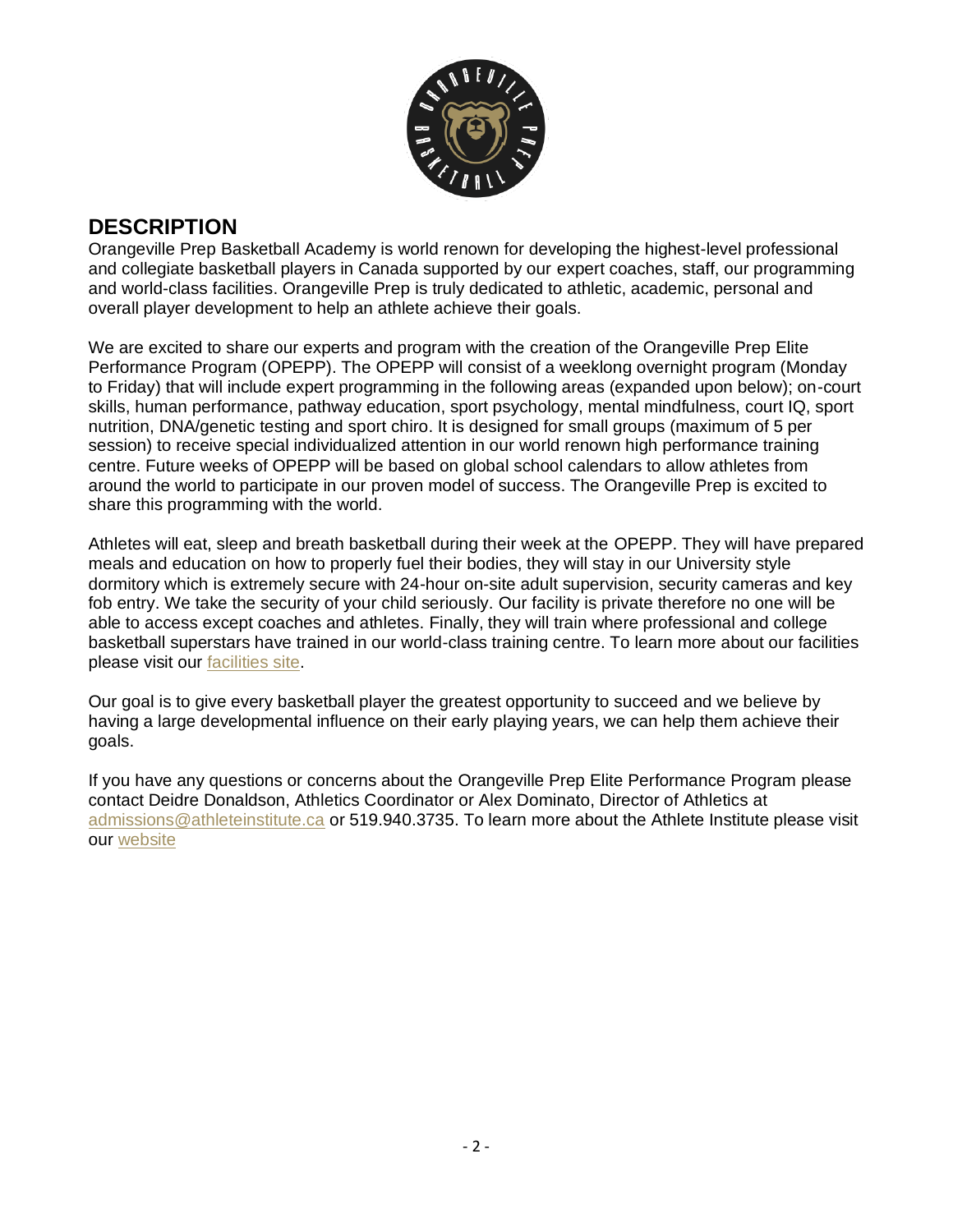

# **PROGRAM PACKAGES**

#### **PURE HOOPS PROGRAM**

**On-Court Skill Sessions:** Use Initial On-Court Assessment to determine where improvements need to be made in core areas of game (Dribbling, Passing, Shooting, Defence) and then utilize sessions to develop these areas in very intention manner with 1 on 1 coaching.

**Shot Lab:** Specifically designed to be self-guided, we challenge each athlete to put up hundreds of shots each evening using our progressive shooting program. This is designed to be at the end of your day which will help you improve resiliency, technique, vision and muscle memory.

**Human Performance:** Focused on perfecting movement, generating power/core/speed and building body resiliency specific for basketball with our Athlete Institute Human Performance Coach, Tyler Schneider.

**Athlete Pathway Development:** Why are you putting in so much time playing sport? What is your goal with sport? What are your academic goals? This session with Alex Dominato, the Director of Athletics with Athlete Institute will dive deep into developing your athletic & academic pathway to help you reach your ultimate goals through sport.

#### **+BODY PROGRAM**

**Sports Nutrition:** Learn how to properly fuel your body for optimal performance with registered sports nutritionist, Melinda Edmonds from [Thrive Nutrition,](https://www.thrivenutrition.ca/) and be tested using [Nutrigenomix](https://www.nutrigenomix.com/reports/sport) to learn how your genes affect your performance and how you can overcome those barriers.

**Genetic Testing:** The [DNA Company](https://www.thednacompany.com/?gclid=Cj0KCQiApL2QBhC8ARIsAGMm-KGf7vnSSqqCtD0MN2UpBRRhLQrOmx5dH9mRU-SECFKLXNCfJA1ZnzkaArRMEALw_wcB) is an extremely forwarding thinking genetic testing program that will provide you the roadmap to understand the minimums and maximums of your body. The service has been utilized by many professional and Olympic athletes to fine-tune their performance. You will receive your DNA Test kit and within a week you will be provided with your full report and 30 minute consultation.

**Sports Chiropractor:** Form & how your body moves is an extremely important aspect in sport. You will conduct a Functional Movement Screen exam with Trevor Vander Doelen of Athletic Performance [Solutions](https://www.drtrevorvanderdoelen.com/) which will indicate how your body moves functionally in general but specifically for basketball. Trevor will teach you how to properly move which will reduce your risk of injury.

#### **+MIND PROGRAM**

**Mental Conditioning:** The mental aspect of the game is equal if not more important than the physical aspect of the game. You will learn from Matt Comand, Sport & Performance Psychologist from [Consistent Elite Performance](https://www.consistenteliteperformance.com/) on techniques on how you can maximize your mental performance which will have a direct positive outcome on the court.

**Morning Mindfulness:** It is important to start your day off properly and this requires mental and physical preparedness. Morning Mindfulness will utilize yoga and meditation to help you prepare for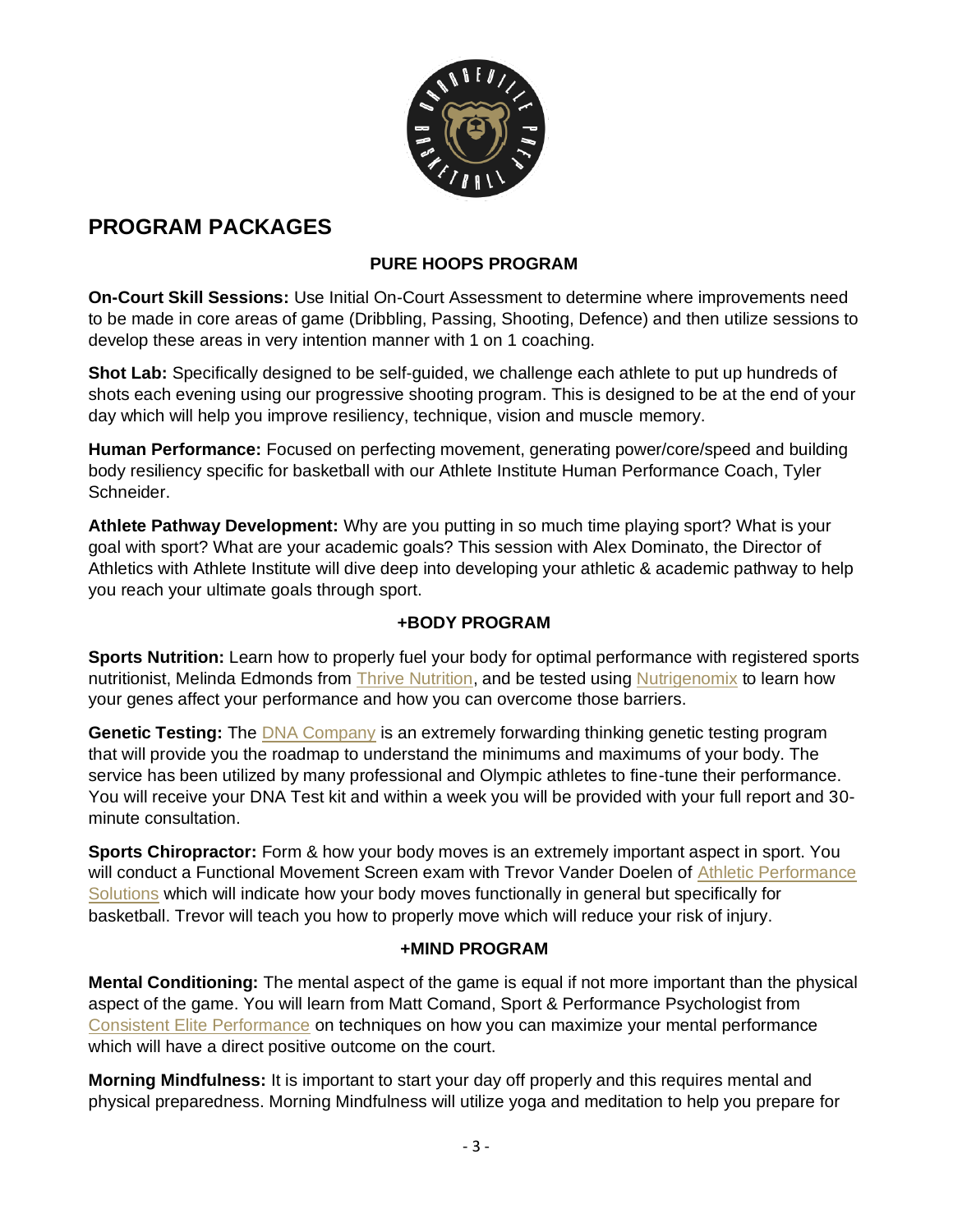

each long day and to always do every activity in the moment! It is lead by Alicia Mathlin who owns and operates [Meditation Pusher](https://www.meditationpusher.com/)

**Basketball IQ:** It is easy to simply play the game. You become much more of a well-rounded player when you can instinctively adapt to different situations and scenarios based on your knowledge of the game. The Basketball IQ sessions will focus on the analytical aspect regarding your own game in comparison to other well-known basketball players in similar positions that possess similar metrics and skillsets. You will learn from Urav Naik who is the current Orangeville Prep Analytical Statistician.